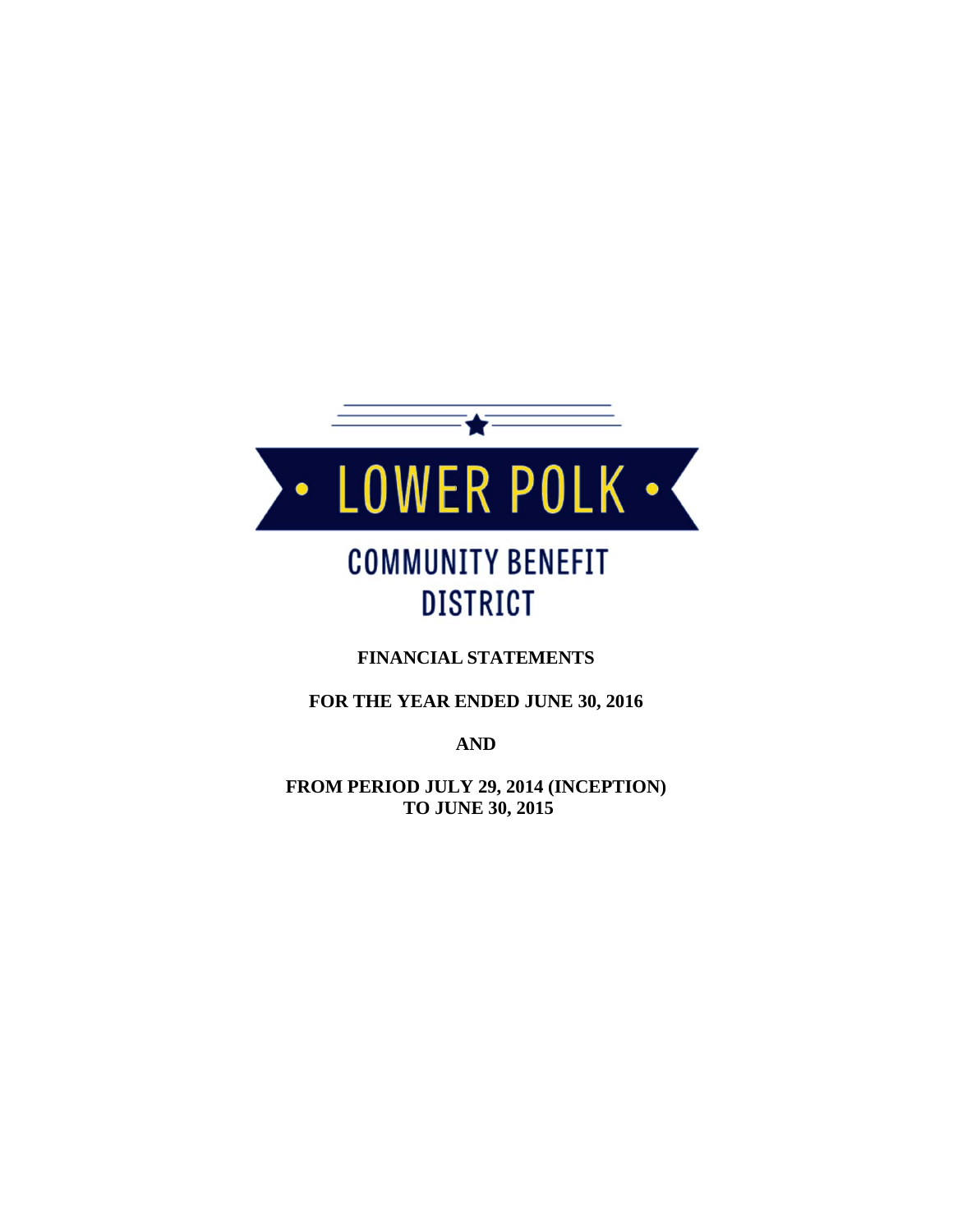# **CONTENTS**

|--|--|--|

# **Financial Statements**

|--|--|--|--|--|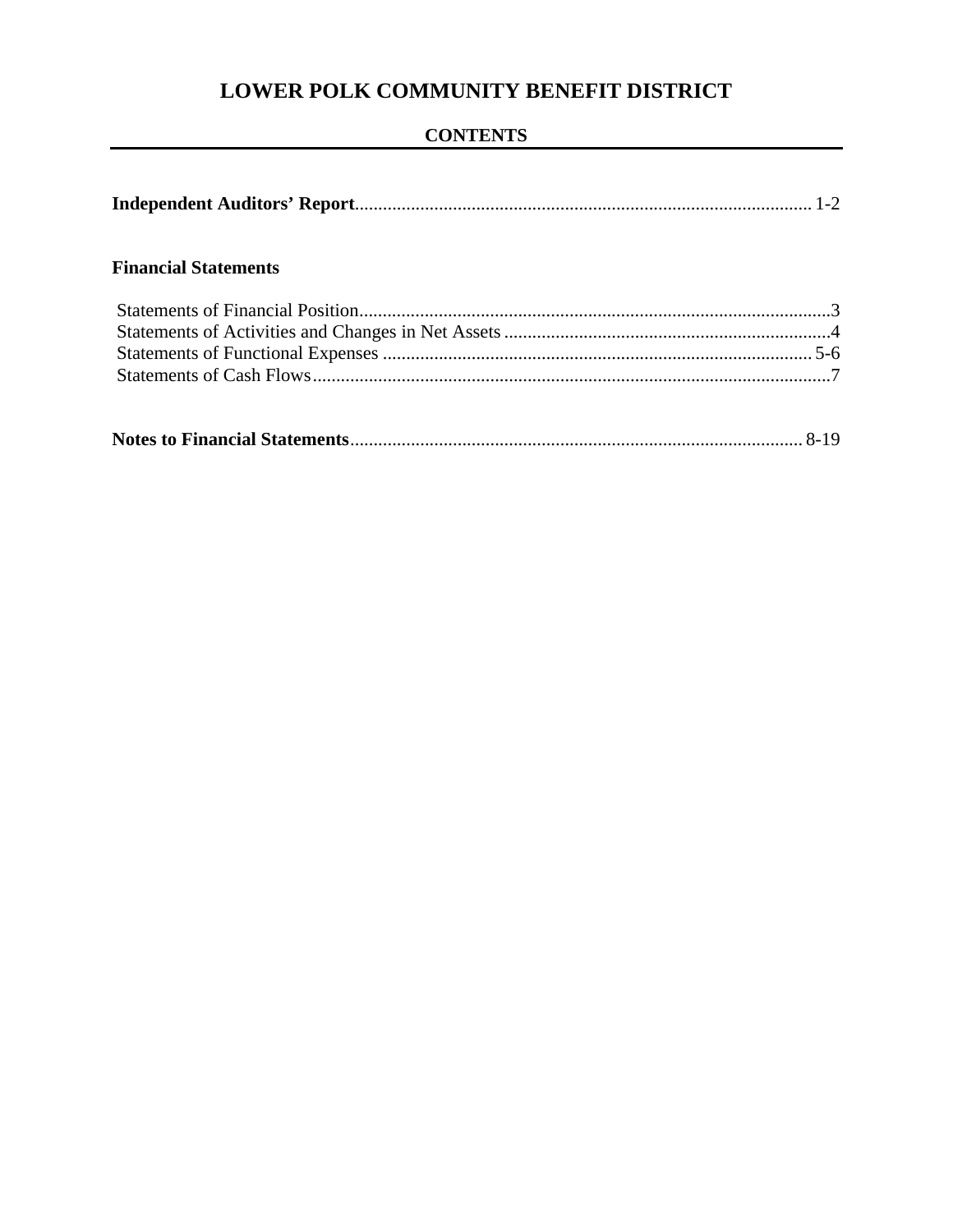

#### **INDEPENDENT AUDITORS' REPORT**

# To the Board of Directors **Lower Polk Community Benefit District**

We have audited the accompanying financial statements of *Lower Polk Community Benefit District* (LPCBD)*,* which comprise the statements of financial position as of June 30, 2016 and 2015, and the related statements of activities and changes in net assets, functional expenses, and cash flows for the year ended June 30, 2016 and the period July 29, 2014 (inception) to June 30, 2015, and the related notes to the financial statements.

#### *Management's Responsibility for the Financial Statements*

Management is responsible for the preparation and fair presentation of these financial statements in accordance with accounting principles generally accepted in the United States of America; this includes the design, implementation, and maintenance of internal control relevant to the preparation and fair presentation of financial statements that are free from material misstatement, whether due to fraud or error.

#### *Auditors' Responsibility*

Our responsibility is to express an opinion on these financial statements based on our audits. We conducted our audits in accordance with auditing standards generally accepted in the United States of America. Those standards require that we plan and perform the audits to obtain reasonable assurance about whether the financial statements are free from material misstatement.

An audit involves performing procedures to obtain audit evidence about the amounts and disclosures in the financial statements. The procedures selected depend on the auditors' judgment, including the assessment of the risks of material misstatement of the financial statements, whether due to fraud or error. In making those risk assessments, the auditor considers internal control relevant to the entity's preparation and fair presentation of the financial statements in order to design audit procedures that are appropriate in the circumstances, but not for the purpose of expressing an opinion on the effectiveness of the entity's internal control. Accordingly, we express no such opinion. An audit also includes evaluating the appropriateness of accounting policies used and the reasonableness of significant accounting estimates made by management, as well as evaluating the overall presentation of the financial statements.

We believe that the audit evidence we have obtained is sufficient and appropriate to provide a basis for our audit opinion.



1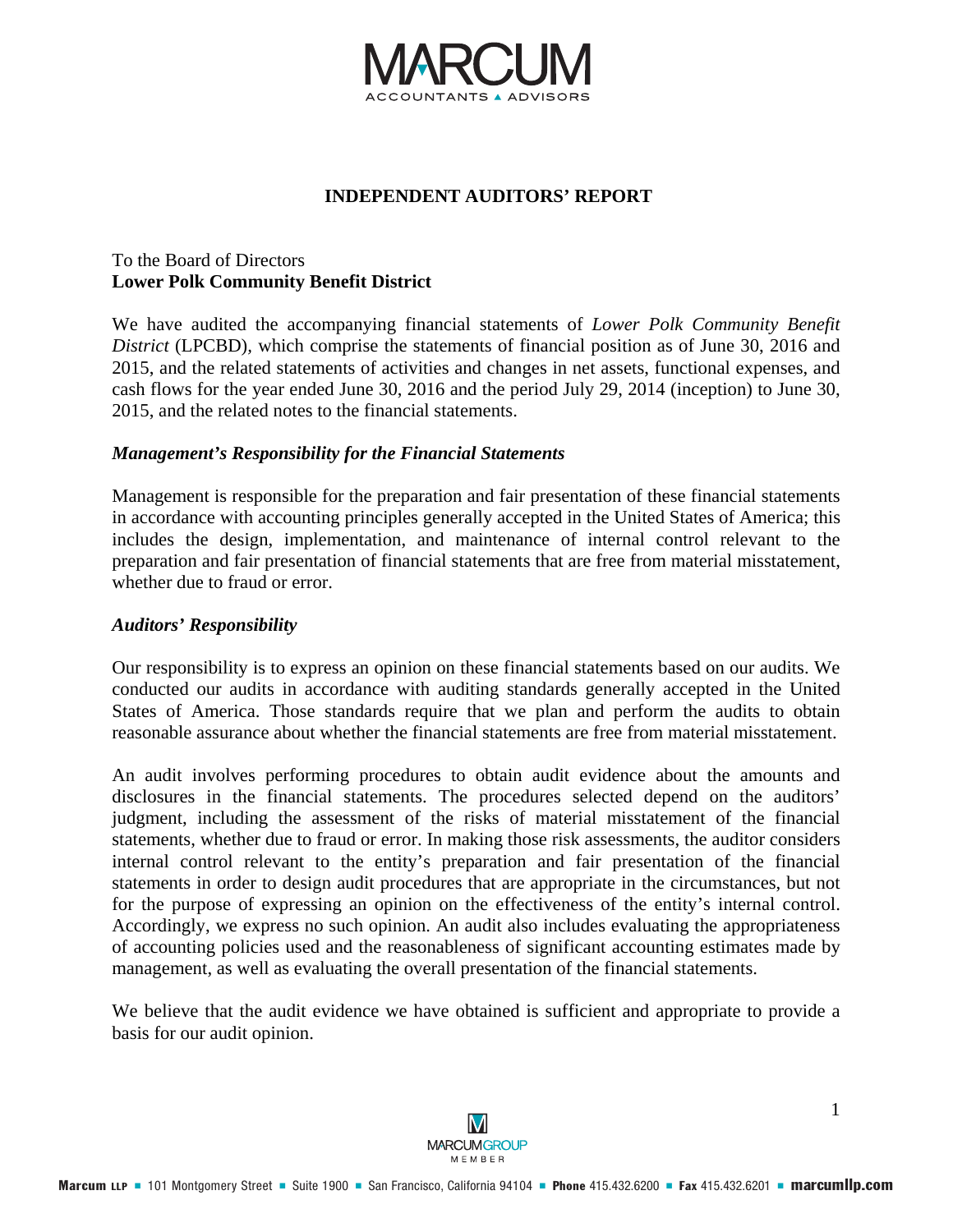# *Opinion*

In our opinion, the financial statements referred to above present fairly, in all material respects, the financial position of *Lower Polk Community Benefit District* as of June 30, 2016 and 2015, and the changes in its net assets and its cash flows for the year ended June 30, 2016 and the period July 29, 2014 (inception) to June 30, 2015, in accordance with accounting principles generally accepted in the United States of America.

Marcum LLP

San Francisco, California July 10, 2017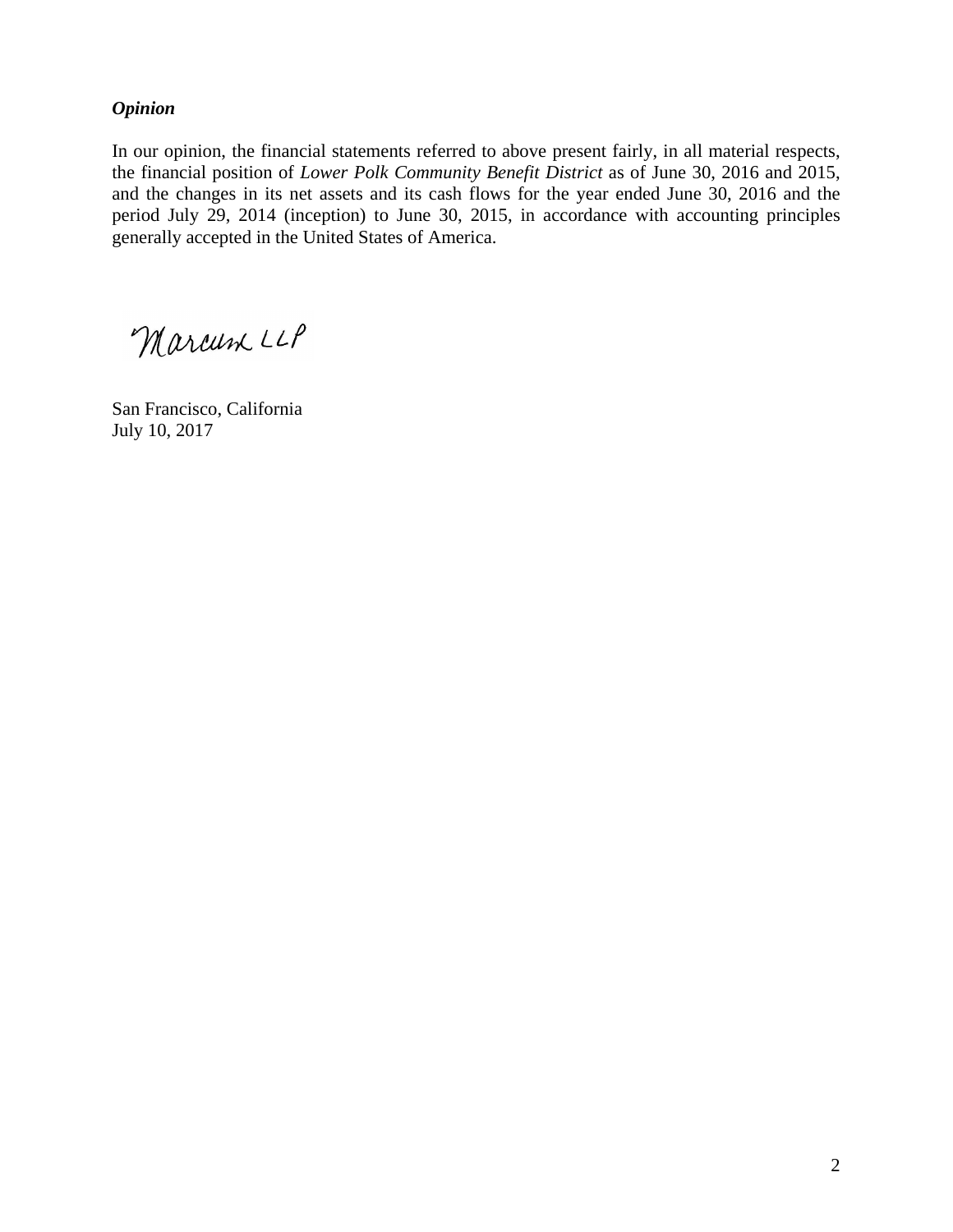# **STATEMENTS OF FINANCIAL POSITION**

# **JUNE 30, 2016 AND 2015**

|                                         | 2016            | 2015        |
|-----------------------------------------|-----------------|-------------|
| <b>Assets</b>                           |                 |             |
| Cash and cash equivalents               | \$<br>1,410,966 | \$<br>8,786 |
| Assessments receivable                  | 10,527          |             |
| Promises to give                        | 500,000         |             |
| Prepaid expenses                        | 40,840          |             |
| Capital assets, net                     | 19,981          |             |
| <b>Total Assets</b>                     | 1,982,314<br>\$ | \$<br>8,786 |
| <b>Liabilities and Net Assets</b>       |                 |             |
| <b>Liabilities</b>                      |                 |             |
| Accounts payable                        | \$<br>87,562    | \$          |
| Accrued expenses                        | 6,963           |             |
| <b>Total Liabilities</b>                | 94,525          |             |
| <b>Net Assets</b>                       |                 |             |
| Unrestricted                            | 1,387,789       | 8,786       |
| Temporarily restricted                  | 500,000         |             |
| <b>Total Net Assets</b>                 | 1,887,789       | 8,786       |
| <b>Total Liabilities and Net Assets</b> | 1,982,314<br>\$ | \$<br>8,786 |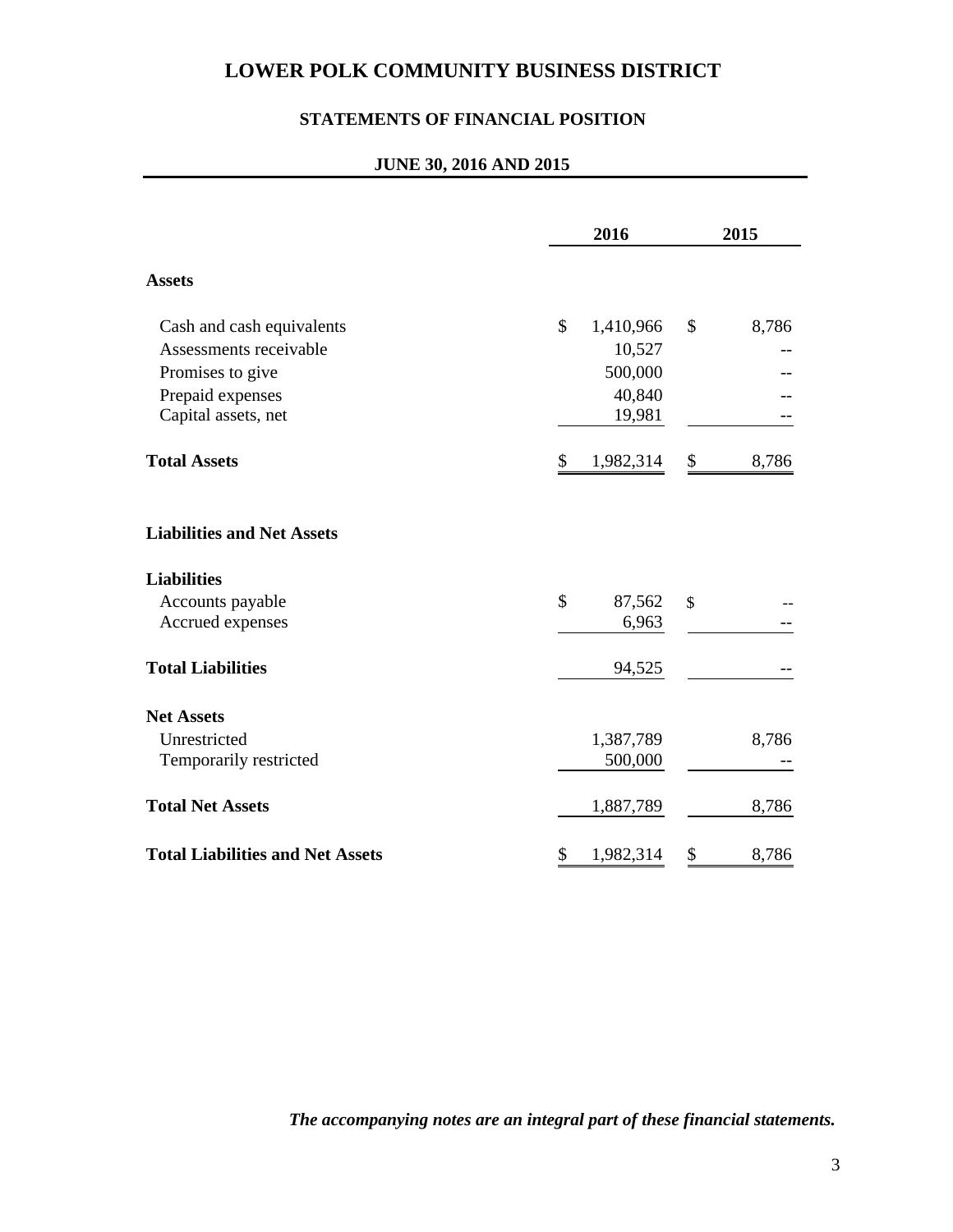#### **STATEMENTS OF ACTIVITIES AND CHANGES IN NET ASSETS**

#### **FOR THE PERIOD FROM JULY 29, 2014 (INCEPTION) TO JUNE 30, 2015 FOR THE YEAR ENDED JUNE 30, 2016 AND**

|                                                | 2016            |    |            |    |           |    |              |    | 2015   |  |  |  |  |
|------------------------------------------------|-----------------|----|------------|----|-----------|----|--------------|----|--------|--|--|--|--|
|                                                | Temporarily     |    |            |    |           |    |              |    |        |  |  |  |  |
|                                                | Unrestricted    |    | Restricted |    | Total     |    | Unrestricted |    | Total  |  |  |  |  |
| <b>Revenue, Gains, and Other Support</b>       |                 |    |            |    |           |    |              |    |        |  |  |  |  |
| Assessment revenue                             | \$<br>1,554,608 | \$ |            | \$ | 1,554,608 | \$ | $-$          | \$ |        |  |  |  |  |
| Contributions                                  | 529,650         |    | 500,000    |    | 1,029,650 |    | 10,039       |    | 10,039 |  |  |  |  |
| Interest and other income                      | 413             |    |            |    | 413       |    |              |    |        |  |  |  |  |
| <b>Total Revenue, Gains, and Other Support</b> | 2,084,671       |    | 500,000    |    | 2,584,671 |    | 10,039       |    | 10,039 |  |  |  |  |
| <b>Expenses</b>                                |                 |    |            |    |           |    |              |    |        |  |  |  |  |
| Program services                               | 514,592         |    |            |    | 514,592   |    |              |    |        |  |  |  |  |
| Supporting services                            |                 |    |            |    |           |    |              |    |        |  |  |  |  |
| Management and administrative                  | 191,076         |    |            |    | 191,076   |    | 1,253        |    | 1,253  |  |  |  |  |
| <b>Total Expenses</b>                          | 705,668         |    |            |    | 705,668   |    | 1,253        |    | 1,253  |  |  |  |  |
| Change in net assets                           | 1,379,003       |    | 500,000    |    | 1,879,003 |    | 8,786        |    | 8,786  |  |  |  |  |
| Net Assets - Beginning                         | 8,786           |    |            |    | 8,786     |    |              |    |        |  |  |  |  |
| Net Assets - Ending                            | \$<br>1,387,789 | \$ | 500,000    |    | 1,887,789 | \$ | 8,786        | \$ | 8,786  |  |  |  |  |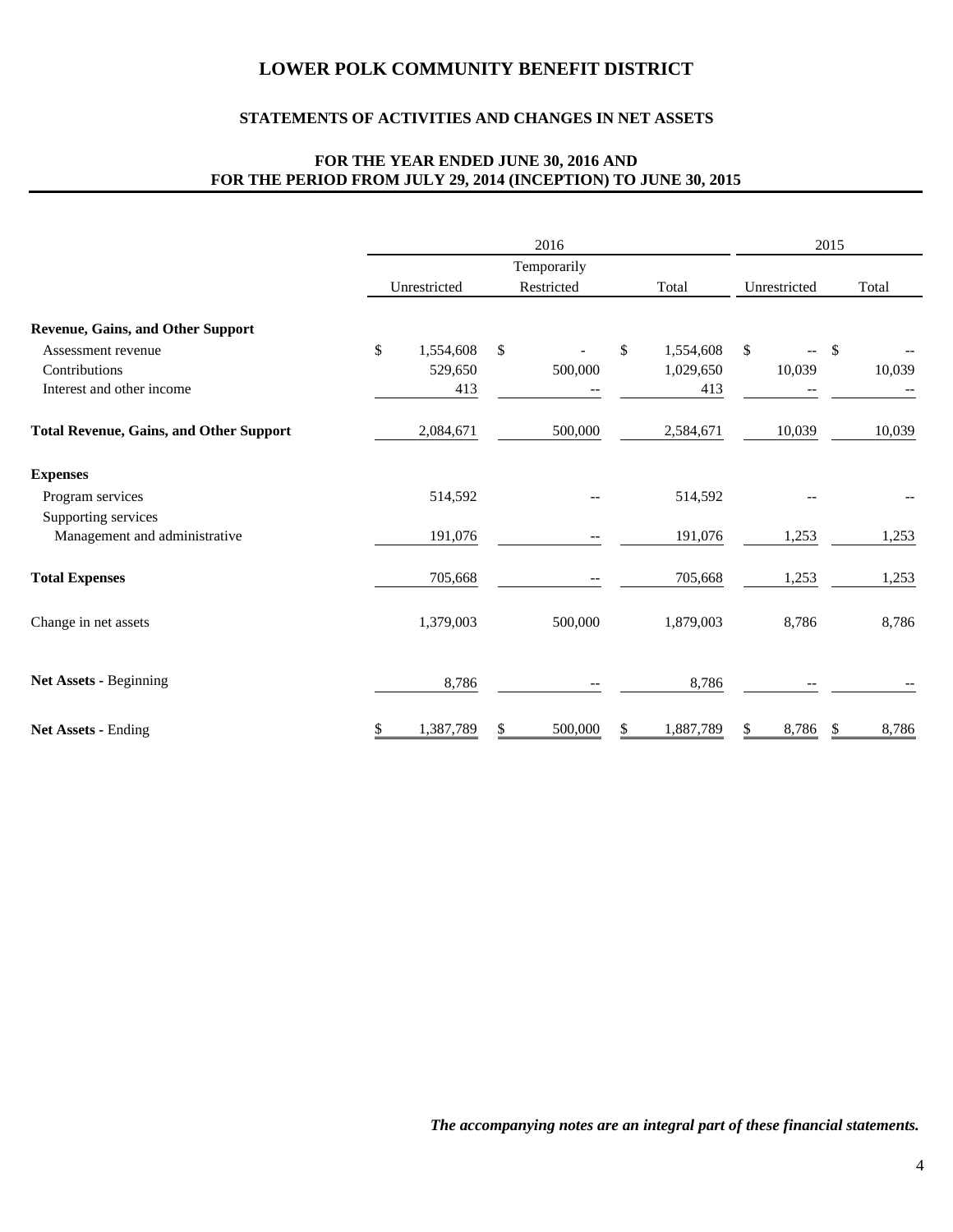#### **STATEMENT OF FUNCTIONAL EXPENSES**

## **FOR THE YEAR ENDED JUNE 30, 2016**

|                                   | <b>Program Services</b>     |    |                       |    |                                                 |    | <b>Supporting Services</b> |    |                                     |    |             |    |         |
|-----------------------------------|-----------------------------|----|-----------------------|----|-------------------------------------------------|----|----------------------------|----|-------------------------------------|----|-------------|----|---------|
|                                   | Cleaning and<br>Maintenance |    | Safety<br>Ambassadors |    | Marketing,<br>Streetscape and<br>Beautification |    | Total                      |    | Management<br>and<br>Administration |    | Fundraising |    | Total   |
| Management personnel expenses     | \$<br>28,987                | \$ | 28,987                | \$ | 3,051                                           | \$ | 61,025                     | \$ | 139,666                             | \$ | $-$         | \$ | 200,691 |
| Contract services                 |                             |    | 18,890                |    | --                                              |    | 18,890                     |    | --                                  |    |             |    | 18,890  |
| Waste removal                     | 13,874                      |    | $-$                   |    | --                                              |    | 13,874                     |    | --                                  |    | --          |    | 13,874  |
| Street cleaning                   | 319,309                     |    | $-$                   |    | --                                              |    | 319,309                    |    |                                     |    | $-$         |    | 319,309 |
| Street steam cleaning             | 42,450                      |    | $-$                   |    | --                                              |    | 42,450                     |    | --                                  |    | $-$         |    | 42,450  |
| Tree pruning and watering         | 4,260                       |    |                       |    |                                                 |    | 4,260                      |    |                                     |    |             |    | 4,260   |
| <b>Supplies</b>                   | 41,718                      |    | --                    |    | $- -$                                           |    | 41,718                     |    |                                     |    | --          |    | 41,718  |
| Uniforms                          | 1,997                       |    |                       |    | --                                              |    | 1,997                      |    |                                     |    |             |    | 1,997   |
| Advertising and event services    |                             |    | $\qquad \qquad -$     |    | 11,069                                          |    | 11,069                     |    |                                     |    | --          |    | 11,069  |
| Meeting travel and transportation |                             |    | --                    |    | --                                              |    | --                         |    | 7,161                               |    |             |    | 7,161   |
| Insurance                         |                             |    | --                    |    | $ -$                                            |    | --                         |    | 2,977                               |    |             |    | 2,977   |
| <b>Bank Fees</b>                  |                             |    | $\qquad \qquad -$     |    | --                                              |    | --                         |    | 258                                 |    | --          |    | 258     |
| Legal fees                        | --                          |    | $-$                   |    | $- -$                                           |    | $\overline{\phantom{m}}$   |    | 5,845                               |    | --          |    | 5,845   |
| Rent                              |                             |    | $-\,-$                |    | --                                              |    | $-\, -$                    |    | 35,169                              |    |             |    | 35,169  |
| <b>Total</b>                      | 452,595                     | \$ | 47,877                | S. | 14,120                                          | S. | 514,592                    | \$ | 191,076                             | S  |             | S  | 705,668 |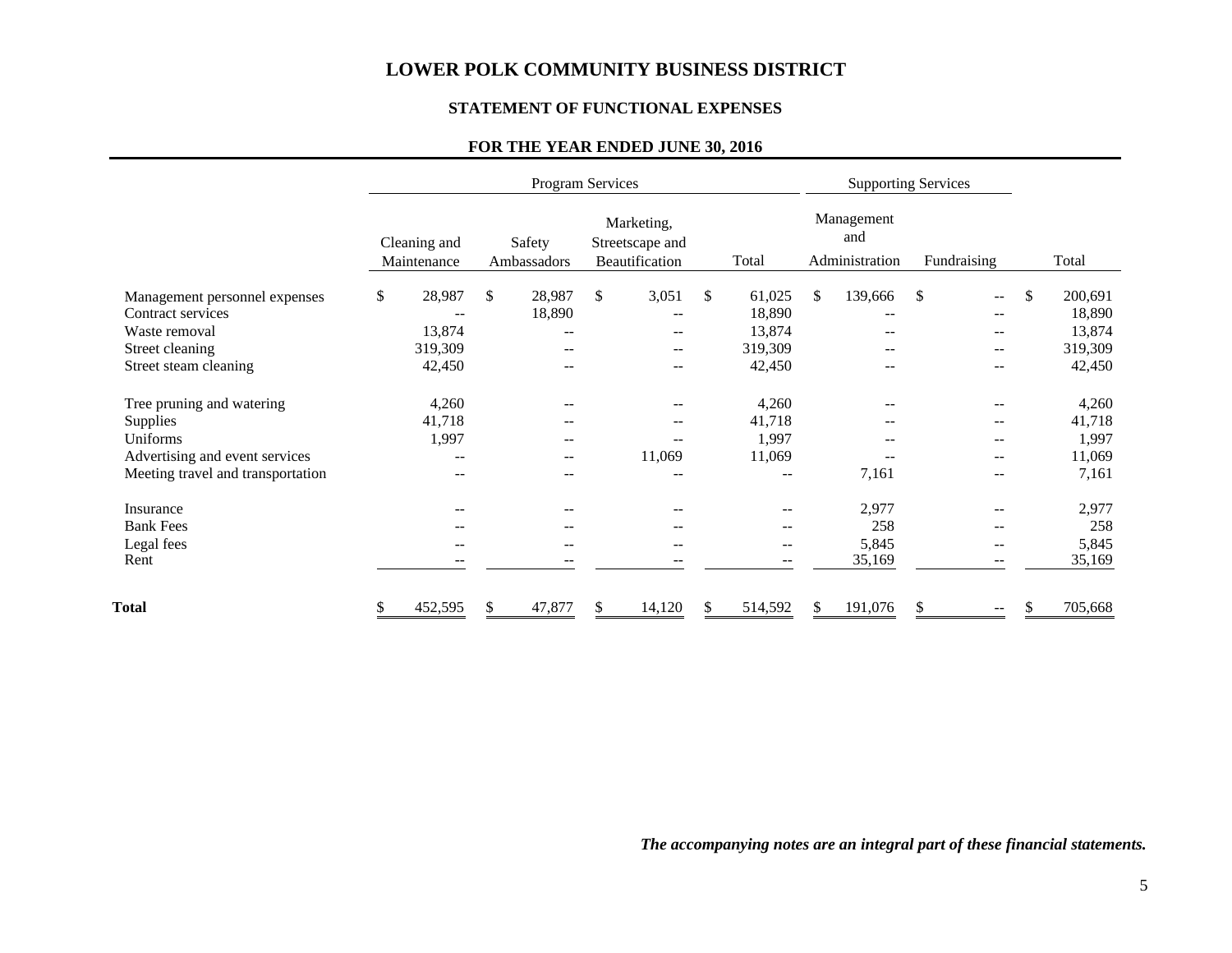#### **STATEMENT OF FUNCTIONAL EXPENSES**

# **FOR THE PERIOD FROM JULY 29, 2014 (INCEPTION) TO JUNE 30, 2015**

|                        |                             |            | Program Services      |         |                                                 |           |  |                                                     | <b>Supporting Services</b> |                                     |    |             |  |             |
|------------------------|-----------------------------|------------|-----------------------|---------|-------------------------------------------------|-----------|--|-----------------------------------------------------|----------------------------|-------------------------------------|----|-------------|--|-------------|
|                        | Cleaning and<br>Maintenance |            | Safety<br>Ambassadors |         | Marketing,<br>Streetscape and<br>Beautification |           |  | Total                                               |                            | Management<br>and<br>Administration |    | Fundraising |  | Total       |
| Insurance<br>Bank fees |                             | $--$<br>-- |                       | $- -$ . |                                                 | $-  \sim$ |  |                                                     | $--$                       | 1,063<br>190                        | -S | $--$        |  | ,063<br>190 |
| <b>Total</b>           |                             | $- -$      |                       | $- -$   |                                                 | $- -$     |  | $\hspace{0.05cm} -\hspace{0.05cm} -\hspace{0.05cm}$ |                            | 1,253                               |    | $- -$       |  | 1,253       |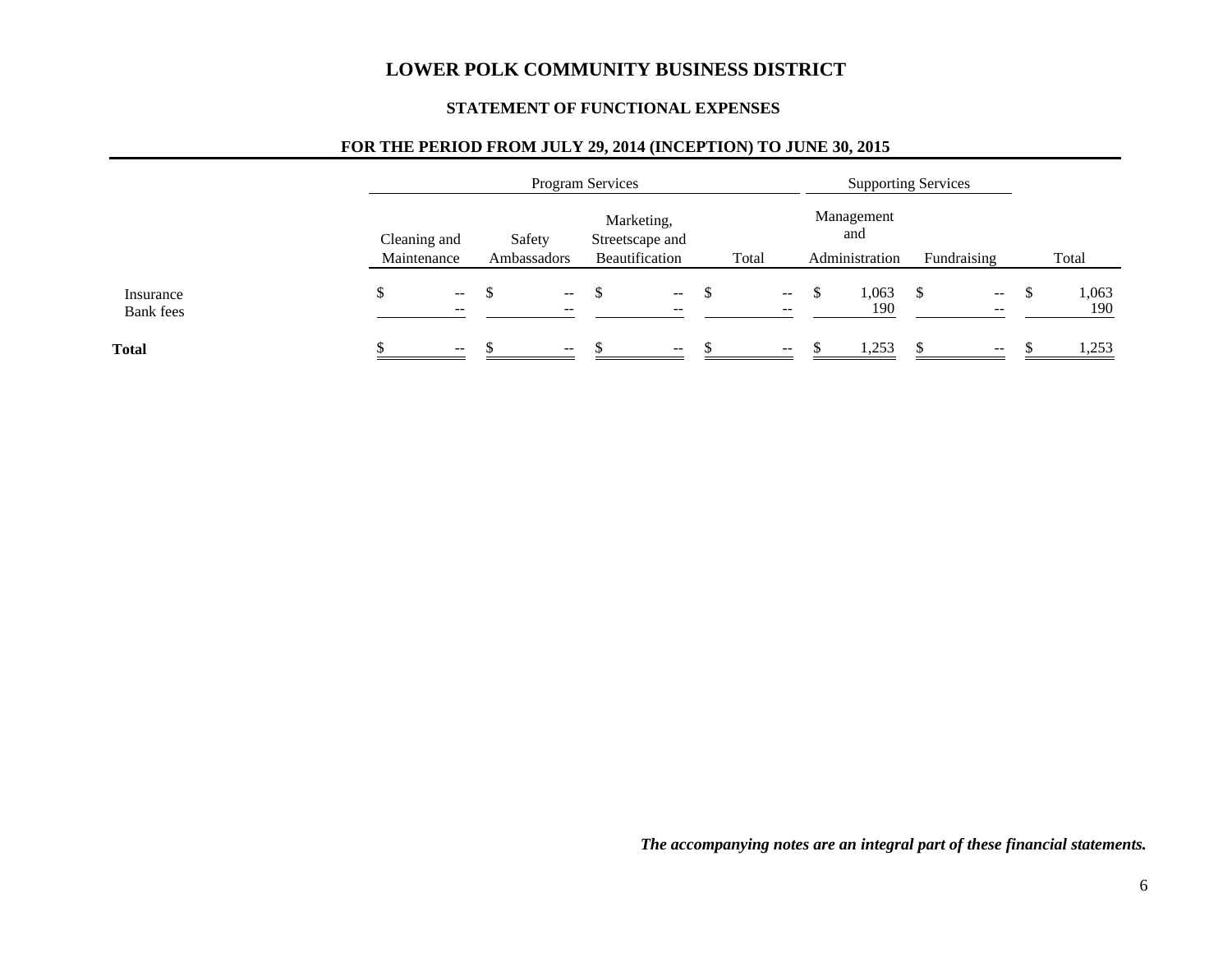#### **STATEMENTS OF CASH FLOWS**

# **FOR THE PERIOD FROM JULY 29, 2014 (INCEPTION) TO JUNE 30, 2015 FOR THE YEAR ENDED JUNE 30, 2016 AND**

|                                                           | 2016            |               | 2015  |
|-----------------------------------------------------------|-----------------|---------------|-------|
| <b>Cash Flows From Operating Activities</b>               |                 |               |       |
| Change in net assets                                      | \$<br>1,879,003 | $\mathcal{S}$ | 8,786 |
| Adjustments to reconcile change in net assets to net cash |                 |               |       |
| provided by operating activities:                         |                 |               |       |
| Depreciation and amortization                             | 2,489           |               |       |
| (Increase) decrease in assets                             |                 |               |       |
| Assessments receivable                                    | (10,527)        |               |       |
| Promises to give                                          | (500,000)       |               |       |
| Prepaid expenses                                          | (40, 840)       |               |       |
| Increase (decrease) in liabilities:                       |                 |               |       |
| Accounts payable                                          | 87,562          |               |       |
| Accrued expenses                                          | 6,963           |               |       |
| <b>Net Cash Provided by Operating Activities</b>          | 1,424,650       |               | 8,786 |
| <b>Cash Flows From Investing Activities</b>               |                 |               |       |
| Purchase of captal assets                                 | (22, 470)       |               |       |
| <b>Net Cash Used in Investing Activities</b>              | (22, 470)       |               |       |
| <b>Net Increase in Cash and Cash Equivalents</b>          | 1,402,180       |               | 8,786 |
| <b>Cash and Cash Equivalents - Beginning</b>              | 8,786           |               |       |
| <b>Cash and Cash Equivalents - Ending</b>                 | \$<br>1,410,966 | \$            | 8,786 |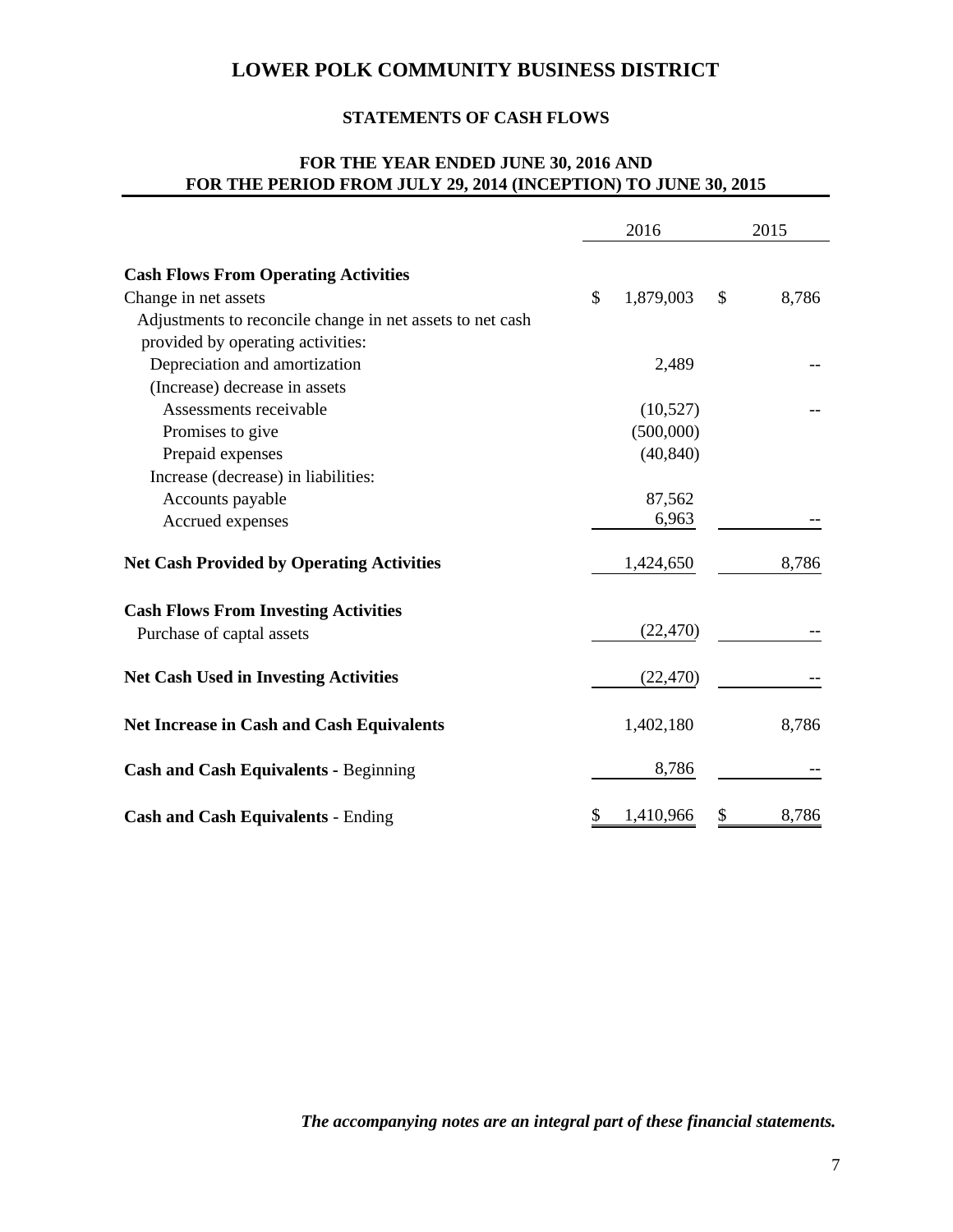## **NOTES TO FINANCIAL STATEMENTS**

## **FOR THE YEAR ENDED JUNE 30, 2016 AND FOR THE PERIOD JULY 29, 2014 (INCEPTION) TO JUNE 30, 2015**

#### **NOTE 1 - ORGANIZATION AND SUMMARY OF SIGNIFICANT ACCOUNTING POLICIES**

#### *PURPOSE AND ORGANIZATION*

The Lower Polk Community Benefit District) is an Internal Revenue Code (IRC) §501(c)(3) community-based organization (further referred to as "LPCBD"). The LPCBD was formed in 2014 and began operations in 2016. The property owners of the business district formed the LPCBD to improve the quality of life in the area by making the area cleaner, safer, and well maintained. The LPCBD has a contract with the City and County of San Francisco (the City) for a term of 15 years, expiring on June 30, 2029. The LPCBD is generally 22 whole or partial blocks from approximately the south side of California Street to the east side of Van Ness Avenue and from the north side of Myrtle Street to the west side of Larkin Street.

The LPCBD exists to implement programs to create a neighborhood that is safer, cleaner, and a better place to conduct business and live. These programs and services are funded by district property owners in the Lower Polk neighborhood.

The LPCBD's mission statement is as follows:

The Lower Polk Community Benefit District will advance the quality of life for residents, workers, and visitors, by fostering a safer and more secure community, enhancing environmental quality and beauty, and reinforcing the viability of the area's economic base.

Programs and services provided by the LPCBD include:

- **Cleaning and Maintenance**  Incudes regular sidewalk sweeping, alley cleaning, refuse removal, regularly scheduled steam cleanings, pressure washing, graffiti removal, tree pruning and watering, tree well weeding with crushed granite replenishment a variety of safety efforts.
- **Safety Ambassadors** The program will work with residents, merchants and youth on a variety of safety programs and strategies. One of which includes Safety Ambassadors on Foot Patrol to provide a reassuring presence, whom continually engage members of the public, interact with merchants to share safety related information, and report any observed illegal behaviors to the police.
- **Marketing, Streetscape and Beautification Program** This program is designed to augment existing City services as well as to ensure new marketing initiatives designed to promote both the stability and growth within the area.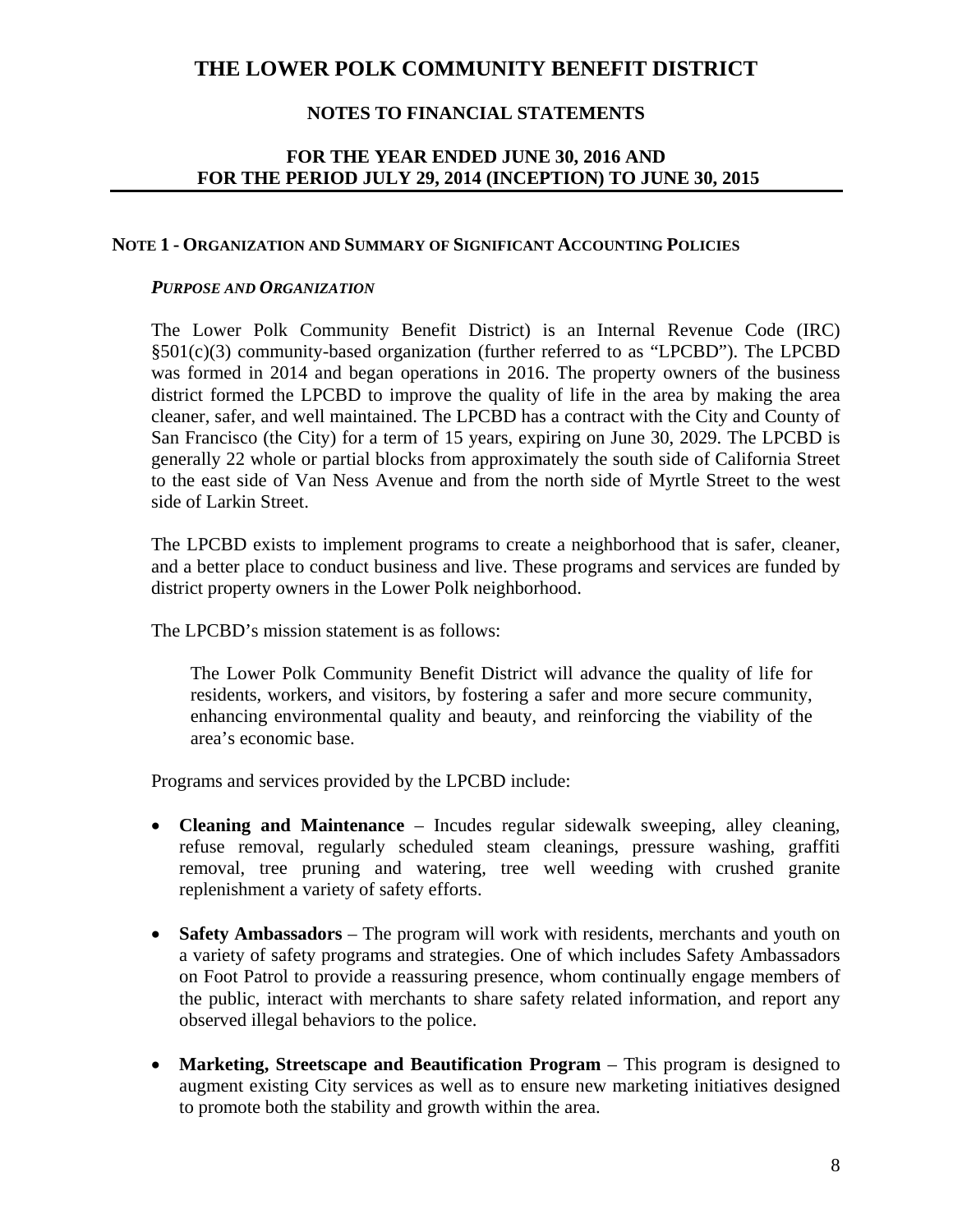# **NOTES TO FINANCIAL STATEMENTS**

## **FOR THE YEAR ENDED JUNE 30, 2016 AND FOR THE PERIOD JULY 29, 2014 (INCEPTION) TO JUNE 30, 2015**

#### **NOTE 1 - ORGANIZATION AND SUMMARY OF SIGNIFICANT ACCOUNTING POLICIES (CONTINUED)**

#### *BASIS OF ACCOUNTING*

The LPCBD prepares its financial statements in accordance with accounting principles generally accepted in the United States of America (U.S. GAAP), which involves the application of accrual accounting; consequently, revenues and gains are recognized when earned, and expenses and losses are recognized when incurred regardless of the timing of cash flows.

#### *CLASSIFICATION OF NET ASSETS*

U.S. GAAP requires that LPCBD report information regarding its financial position and activities according to three classes of net assets: unrestricted, temporarily restricted, and permanently restricted. Accordingly, the net assets of LPCBD are classified and reported as described below:

Unrestricted: Those net assets and activities which represent the portion of expendable funds that are available to support LPCBD's operations. A portion of these net assets may be designated by the Board of Directors for specific purposes.

Temporarily Restricted: Those net assets and activities which are donor-restricted for (a) support of specific operating activities; (b) investment for a specified term; (c) use in a specified future period; or (d) acquisition of long-lived assets.

Permanently Restricted: Those net assets and activities which are permanently donorrestricted for holdings of (a) assets donated with stipulations that they be used for a specified purpose, be preserved, and not be sold; or (b) assets donated with stipulations that they be invested to provide a permanent source of income.

As of June 30, 2016 and 2015 and the year ended June 30, 2016, and the initial period from July 29, 2014 to June 30, 2015, LPCBD did not have any net assets meeting the definition of permanently restricted.

#### *FAIR VALUE OF FINANCIAL INSTRUMENTS*

Fair value is defined as the price that would be received to sell an asset or paid to transfer a liability in an orderly transaction between market participants at the measurement date.

The carrying amounts of cash and cash equivalents, receivables, and accounts payable approximate fair value because of the short maturity of these instruments.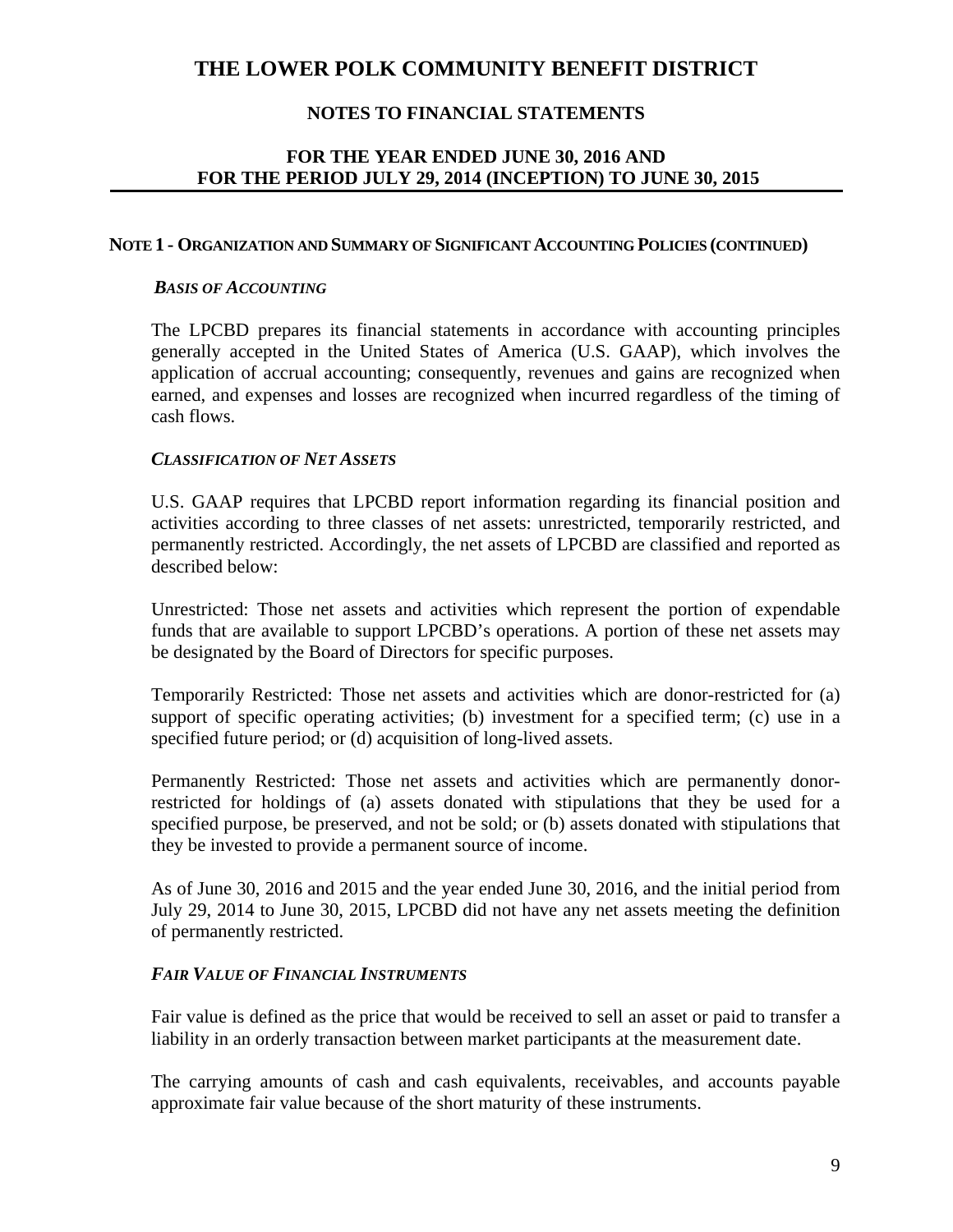# **NOTES TO FINANCIAL STATEMENTS**

## **FOR THE YEAR ENDED JUNE 30, 2016 AND FOR THE PERIOD JULY 29, 2014 (INCEPTION) TO JUNE 30, 2015**

#### **NOTE 1 - ORGANIZATION AND SUMMARY OF SIGNIFICANT ACCOUNTING POLICIES (CONTINUED)**

#### *ESTIMATES*

The preparation of financial statements in conformity with U.S. GAAP requires management to make estimates and assumptions that affect the reported amounts of assets and liabilities and disclosure of contingent assets and liabilities at the date of the financial statements and the reported amounts of revenues and expenses during the reporting period. Actual results could differ from those estimates.

#### *CASH AND CASH EQUIVALENTS*

LPCBD considers all highly liquid investments with a maturity of three months or less when purchased to be cash equivalents.

#### *ASSESSMENTS RECEIVABLE*

Assessments receivable represents contribution obligations of local property owners due to LPCBD. Unpaid receivables do not accrue interest.

LPCBD uses the allowance method to account for uncollectible assessments. The allowance for uncollectible assessments receivable reflects management's best estimate of the amounts that will not be collected based on an evaluation of the outstanding receivables. As of June 30, 2016 and 2015, management believes all assessments will be collected, and therefore an allowance for uncollectible assessments was not needed.

#### **PROMISES TO GIVE**

 Unconditional promises to give are recognized as revenues or gains in the period such promises are made by the donor. Conditional promises to give are recognized only when the conditions on which they depend are substantially met and the promises become unconditional. Unconditional promises to give which are scheduled to be received after one year are discounted at rates commensurate with the risks involved. Amortization of the discount is recorded as additional contribution revenue in accordance with the donorimposed restrictions, if any.

LPCBD uses the allowance method to account for uncollectible unconditional promises to give. The allowance is based on experience and reputation of donor and management's analysis of promises to give. As of June 30, 2016 and 2015, management believes all promises to give will be collected, and therefore an allowance for uncollectible promises to give was not needed.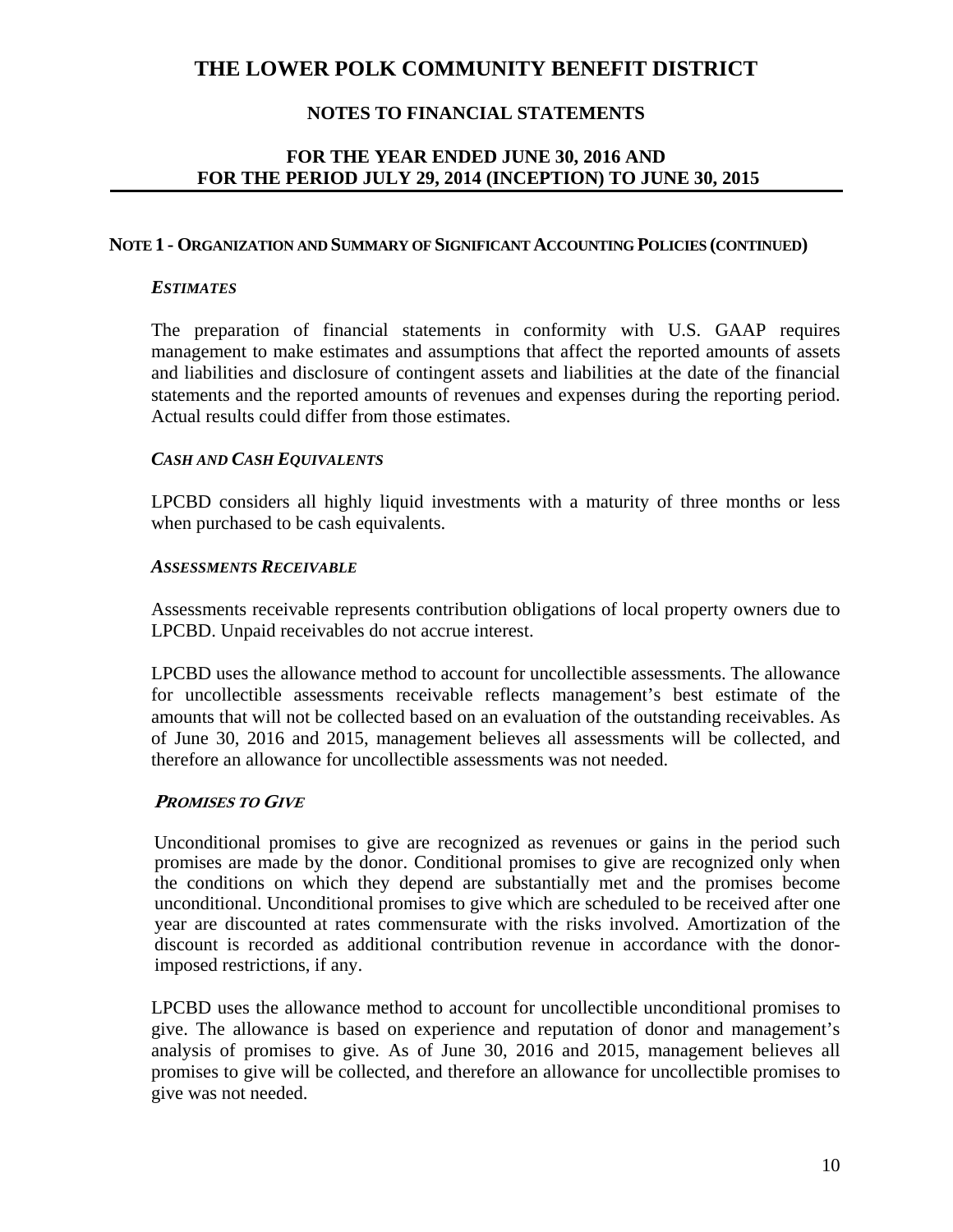# **NOTES TO FINANCIAL STATEMENTS**

## **FOR THE YEAR ENDED JUNE 30, 2016 AND FOR THE PERIOD JULY 29, 2014 (INCEPTION) TO JUNE 30, 2015**

#### **NOTE 1 - ORGANIZATION AND SUMMARY OF SIGNIFICANT ACCOUNTING POLICIES (CONTINUED)**

#### *CAPITAL ASSETS*

LPCBD's capitalizes acquisitions of furniture and equipment, and intangibles with an estimated useful life beyond one year. Purchased assets are recorded at cost; donated assets are recorded at estimated fair value or appraised value at the date of acquisition. Depreciation on furniture and equipment is calculated using the straight-line method based upon estimated useful lives at 5 years. Website development costs are amortized using the straight-line method over 15 years. The website is not internally developed. Maintenance and repairs are charged to expense as incurred; major renewals and betterments are capitalized. The cost and accumulated depreciation and amortization of assets sold or retired are removed from the respective accounts and any gain or loss is reflected in the statement of activities and changes in net assets.

#### *ACCRUED VACATION*

Full-time employees may accrue up to 16.67 hours per month depending on the number of years employed. Part-time employees accrue vacation on a prorated basis. Employees can accrue a maximum of 200 hours of vacation paid time off.

#### *REVENUE RECOGNITION*

#### *Assessment Revenue*

LPCBD receives its support primarily from a special assessment levied by the City on properties located within the business district in accordance with City Ordinance. The assessment is recorded by LPCBD when earned. The City remits the assessments to LPCBD as the assessments are collected from the property owners. Interest is not charged on late assessments; however, late penalties are charged in accordance with the City's policy.

## *Contributions*

LPCBD recognizes all contributions when they are received or unconditionally promised. Contributions without donor-imposed restrictions are reported as unrestricted support. Contributions with donor-imposed restrictions are reported as either temporarily restricted or permanently restricted support, depending upon the restriction.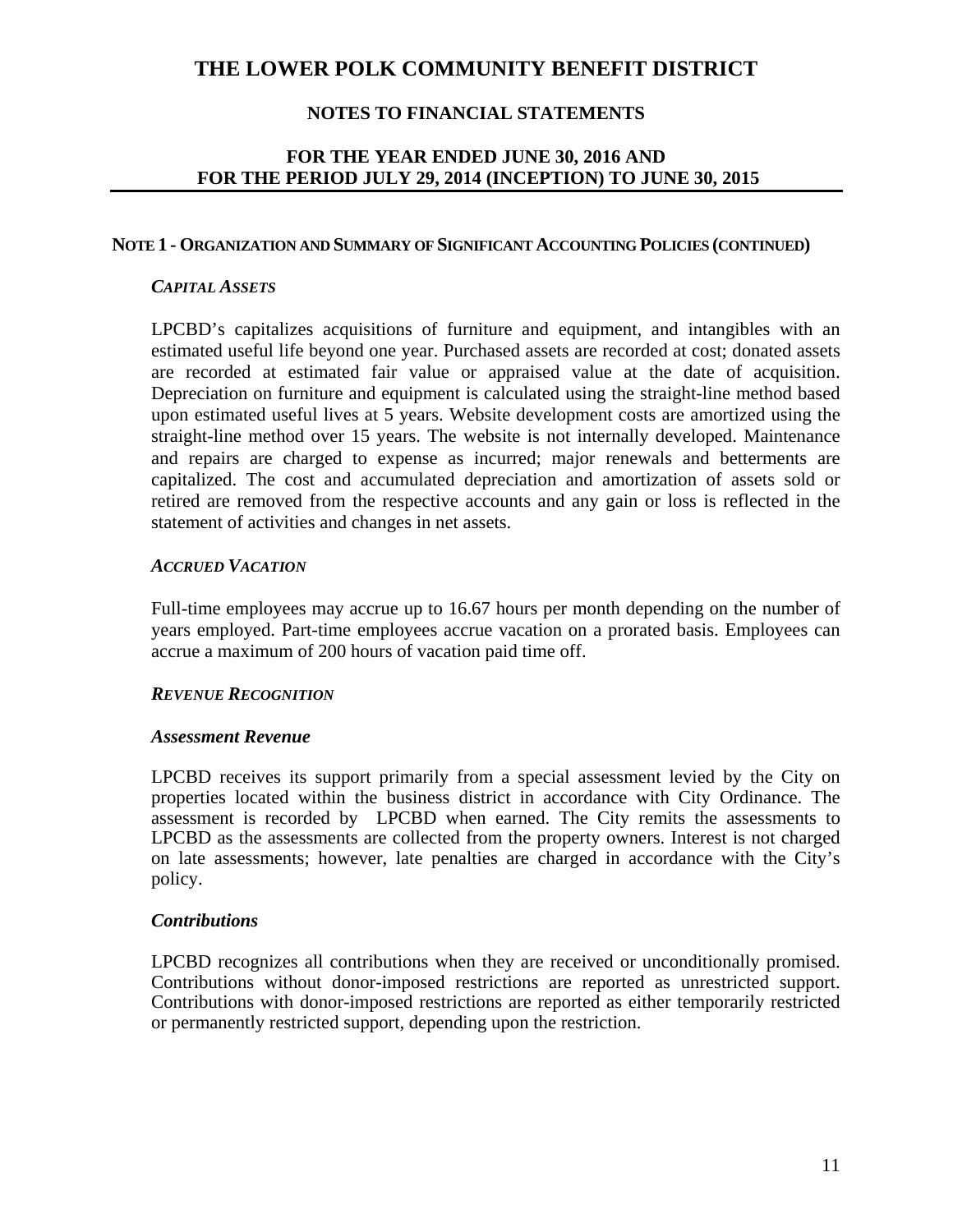# **NOTES TO FINANCIAL STATEMENTS**

## **FOR THE YEAR ENDED JUNE 30, 2016 AND FOR THE PERIOD JULY 29, 2014 (INCEPTION) TO JUNE 30, 2015**

#### **NOTE 1 - ORGANIZATION AND SUMMARY OF SIGNIFICANT ACCOUNTING POLICIES (CONTINUED)**

#### *Contributions (continued)*

The satisfaction of a donor-imposed restriction on a contribution is recognized when the corresponding expenditures are incurred or when the time restriction expires. This occurs by increasing one class of net assets and decreasing another in the statements of activities and changes in net assets. Such transactions are recorded as net assets released from restrictions and are reported separately from other transactions.

## *Contributed Goods and Services*

Donated material and equipment are recorded as contributions at their estimated value on the date of receipt. Such donations are reported as unrestricted support unless the donor has restricted the donated asset to a specific purpose. Assets donated with explicit restrictions regarding their use are reported as restricted support. Absent donor stipulations regarding how long those donated assets must be maintained, LPCBD reports expirations of donor restrictions when the donated or acquired assets are placed in service as instructed by the donor. LPCBD reclassifies temporarily restricted net assets to unrestricted net assets at that time.

LPCBD records contribution revenue for certain services received at the fair value of those services, if the services (a) create or enhance nonfinancial assets, or (b) require specialized skills, are provided by individuals possessing those skills, and would be purchased if not donated.

For the year ended June 30, 2016 and initial period from July 29, 2014 to June 30, 2015, LPCBD recognized contributed goods and services in the amount of \$6,000 and \$--, respectively.

#### *ADVERTISING*

The costs of advertising are charged to expense as incurred. Advertising expense for the year ended June 30, 2016 and the initial period from July 29, 2014 to June 30, 2015 was \$3,609 and \$--, respectively.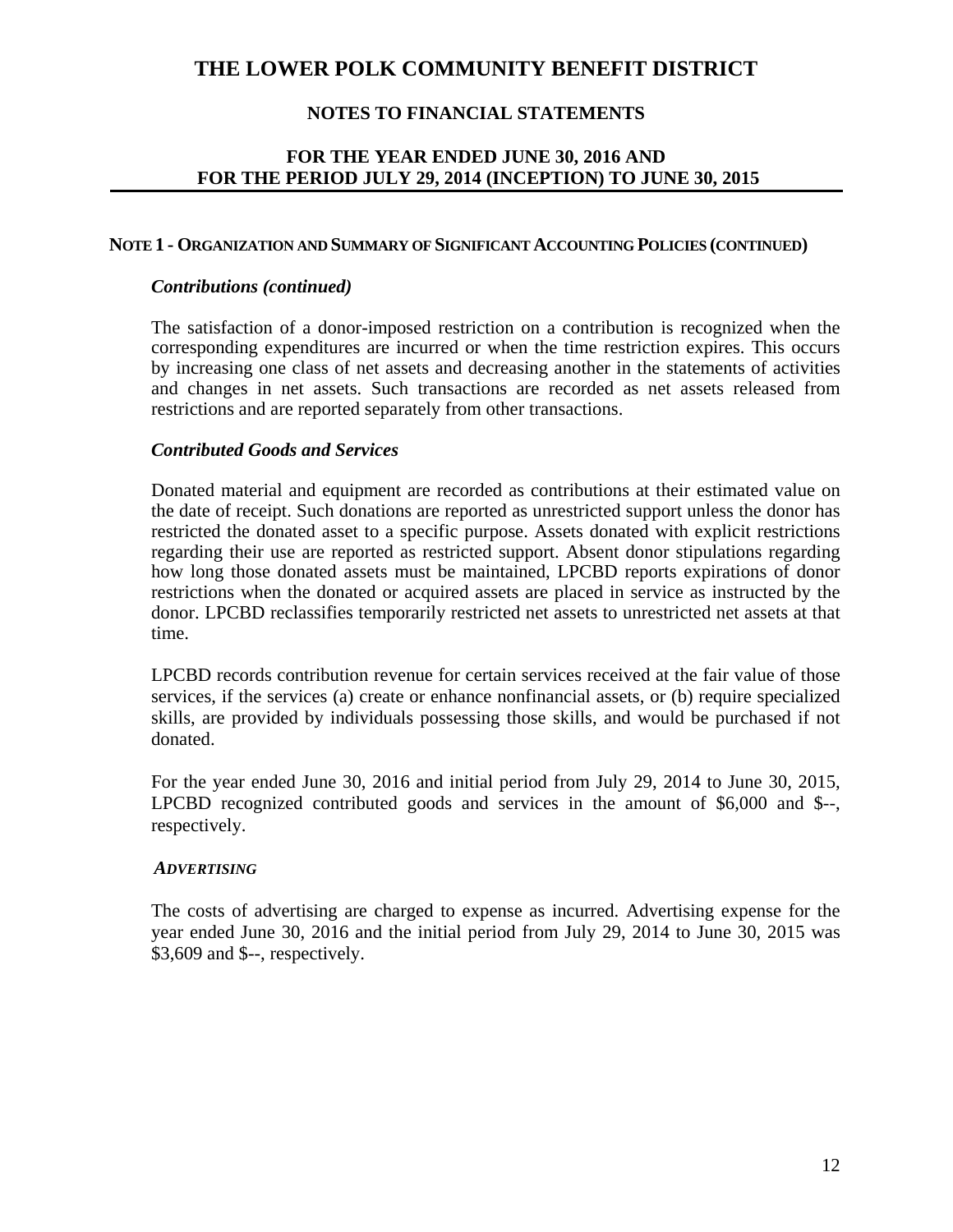## **NOTES TO FINANCIAL STATEMENTS**

## **FOR THE YEAR ENDED JUNE 30, 2016 AND FOR THE PERIOD JULY 29, 2014 (INCEPTION) TO JUNE 30, 2015**

#### **NOTE 1 - ORGANIZATION AND SUMMARY OF SIGNIFICANT ACCOUNTING POLICIES (CONTINUED)**

#### *INCOME TAXES*

LPCBD is a qualified organization exempt from federal income taxes under  $\S 501(c)(3)$  of the IRC. See Note 9 regarding the status of California's tax exemption.

U.S. GAAP requires management to evaluate the tax positions taken and recognize a tax liability (or asset) if the organization has taken an uncertain tax position that more likely than not would not be sustained upon examination by taxing authorities. Management has analyzed the tax positions taken and has concluded that as of June 30, 2016 and 2015, there are no uncertain tax positions taken or expected to be taken that would require recognition of a tax liability (or asset) or disclosure in the financial statements. LPCBD is subject to routine audits by taxing jurisdictions; however, there are currently no audits for any tax periods pending or in progress.

#### *CONCENTRATIONS OF RISK*

#### *Financial Instruments*

Financial instruments which potentially subject to concentrations of credit risk consist principally of cash and cash equivalents. LPCBD maintains its cash in various bank deposit accounts which, at times, may exceed federally insured limits. LPCBD has not experienced any losses in such accounts. Management believes that LPCBD is not exposed to any significant credit risk related to concentrations.

#### **Revenue Concentration**

During the year ended June 30, 2016, LPCBD received 60% and 39% of its total income from the City in the form of assessments and from a donor in the form of one large contribution, respectively.

## *FUNCTIONAL ALLOCATION OF EXPENSES*

The costs of providing various programs and supporting services have been summarized on a functional basis in the accompanying statements of functional expenses. Accordingly, certain costs have been allocated among the programs and supporting services benefited based on an analysis of personnel time by each program.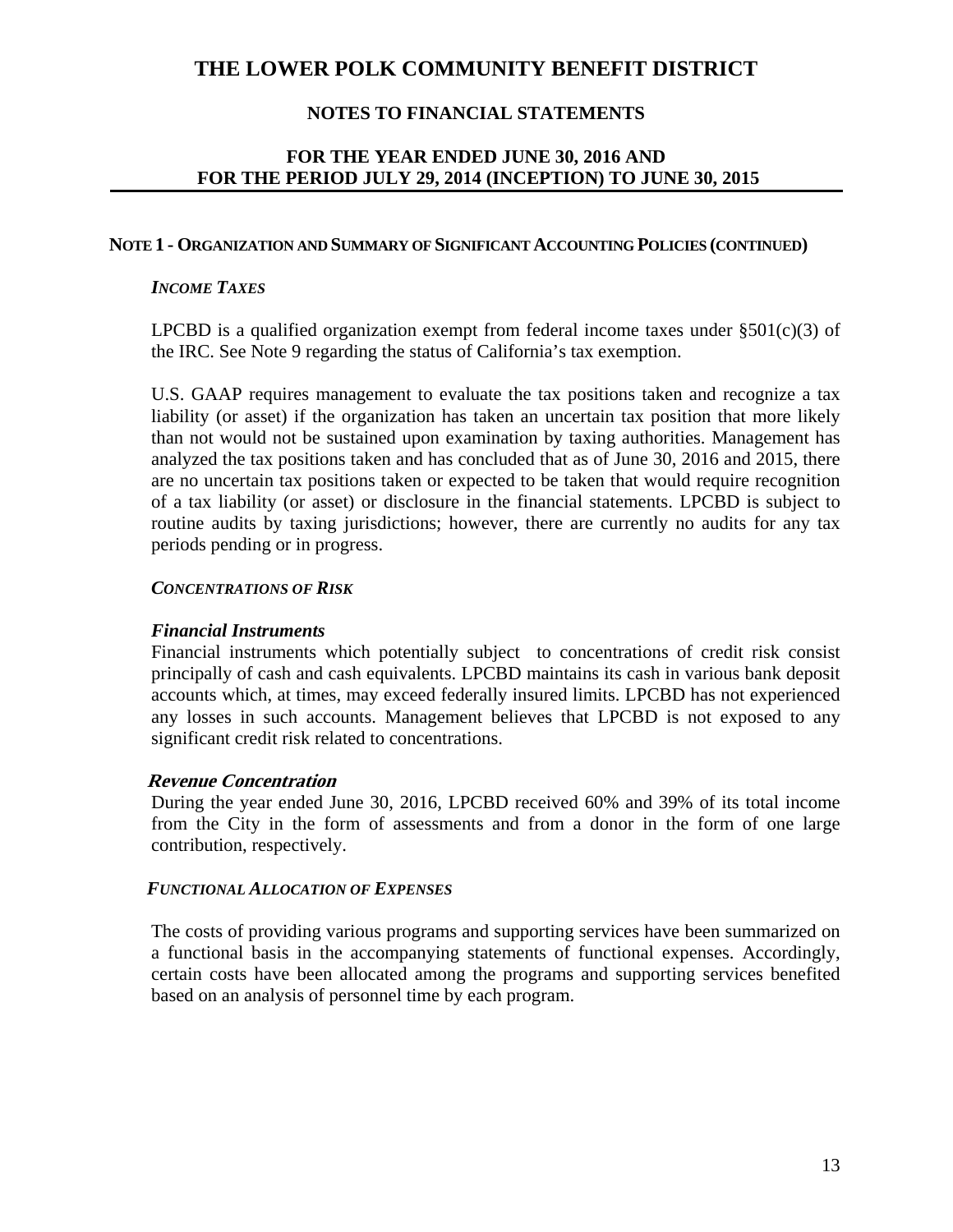# **NOTES TO FINANCIAL STATEMENTS**

## **FOR THE YEAR ENDED JUNE 30, 2016 AND FOR THE PERIOD JULY 29, 2014 (INCEPTION) TO JUNE 30, 2015**

#### **NOTE 1 - ORGANIZATION AND SUMMARY OF SIGNIFICANT ACCOUNTING POLICIES (CONTINUED)**

#### *FUNDRAISING REQUIREMENTS*

The City's contract requires LPBCD to annually raise not less than 5.55% of its annual budget from sources other than the City's assessments.

For the initial period from July 29, 2014 to June 30, 2015, the City waived this requirement as LPCBD was not operational until the year ended June 30, 2016.

During the year ended June 30, 2016, LPCBD submitted their mid-year and annual report on their activities to the City. The fundraising requirement for program services was met at that time.

## **RECENT ACCOUNTING PRONOUNCEMENTS**

The Financial Accounting Standards Board (FASB) issued new guidance, Accounting Standards Update (ASU) 2014-09, Revenue from Contracts with Customers (Topic 606), and its international counterpart, IFRS 15, to provide sweeping new, globally applicable converged guidance concerning recognition and measurement of revenue. In addition, significant additional disclosures are required about the nature, amount, timing, and uncertainty of revenue and cash flows arising from contracts with customers, and will replace virtually all existing revenue guidance, including most industry-specific guidance. The FASB also issued ASU 2015-14 which deferred the effective date of ASU 2014-09, which is applicable for annual reporting periods beginning after December 15, 2018. Management is evaluating the impact of this new guidance.

In February 2016, the FASB issued its new lease accounting guidance in ASU 2016-02, *Leases (Topic 842)*. ASU 2016-02 will require lessees to recognize for all leases (with terms of more than 12 months) at the commencement date the following: a) a lease liability, which is a lessee's obligation to make lease payments arising from a lease, measured on a discounted basis, and b) a right-of-use asset, which is an asset that represents the lessee's right to use, or control the use of, a specified asset for the lease term. The new lease guidance also simplified the accounting for sale and leaseback transactions primarily because lessees must recognize lease assets and lease liabilities. ASU 2016-02 will be effective for nonpublic companies for fiscal years beginning after December 15, 2019, including interim periods within fiscal years beginning after December 15, 2020. Early application is permitted. Management is evaluating the impact of this new guidance.

In August 18, 2016, the FASB issued ASU 2016-14, *Presentation of Financial Statements of Not-for-Profit Entities*, representing the completion of the first phase of a two-phase project to amend not-for-profit (NFP) financial reporting requirements as set out in FASB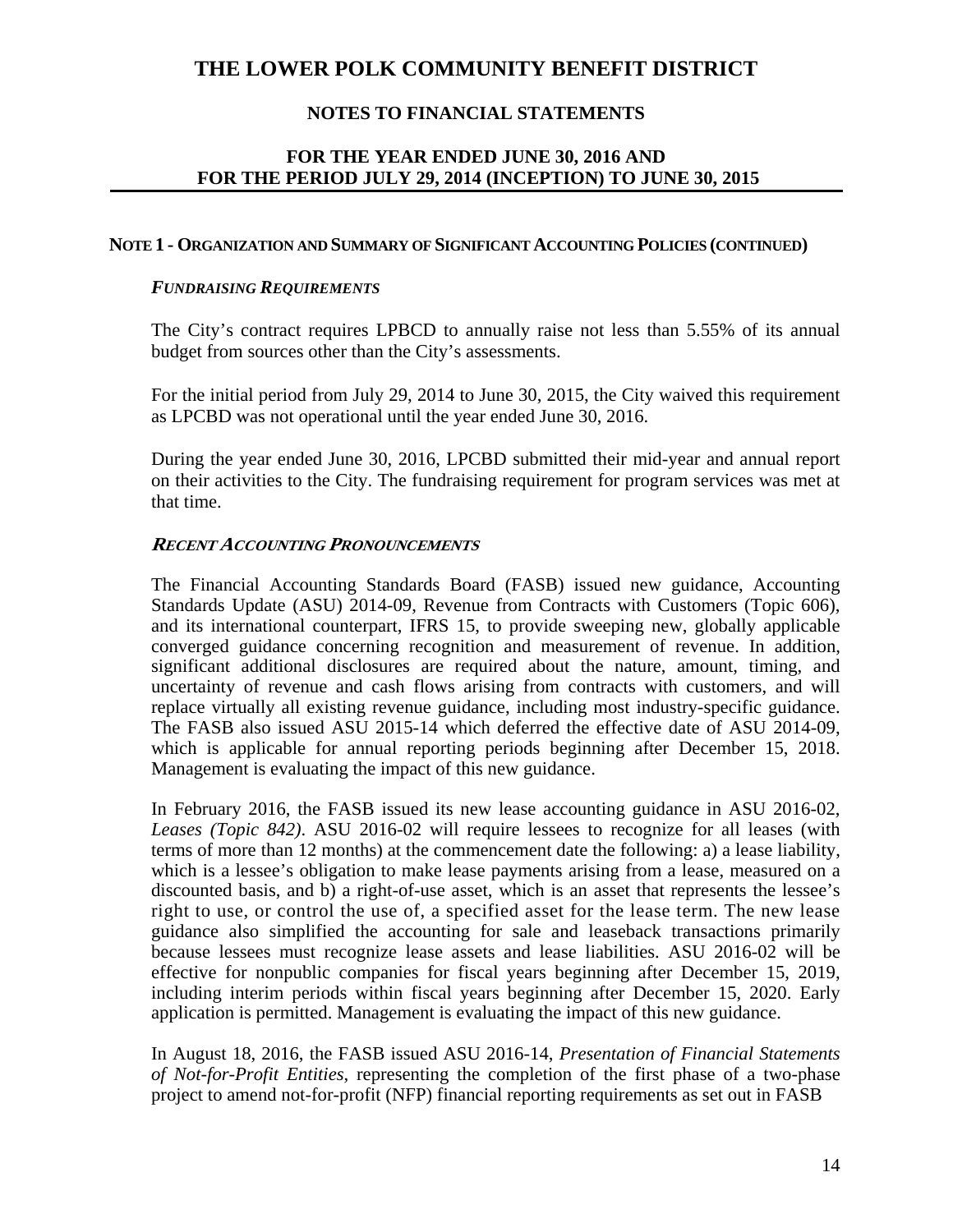# **NOTES TO FINANCIAL STATEMENTS**

## **FOR THE YEAR ENDED JUNE 30, 2016 AND FOR THE PERIOD JULY 29, 2014 (INCEPTION) TO JUNE 30, 2015**

#### **NOTE 1 - ORGANIZATION AND SUMMARY OF SIGNIFICANT ACCOUNTING POLICIES (CONTINUED)**

#### **RECENT ACCOUNTING PRONOUNCEMENTS (CONTINUED)**

ASC 958, *Not-for-Profit Entities*. This standard eliminates:

- The distinction between resources with permanent restrictions and those with temporary restrictions from the face of the financial statements by reducing the current three net asset classes (unrestricted, temporarily restricted, and permanently restricted) to two classes (net assets with donor restrictions and net assets without donor restrictions).
- Removes the current requirement to present or disclose the indirect method (reconciliation) when using the direct method of reporting cash flows.
- Requires NFPs to report investment return net of external and direct internal investment expenses and no longer requires disclosure of those netted expenses.
- Requires NFPs to use, in the absence of explicit donor stipulations, the placed-inservice approach for reporting expirations of restrictions on gifts of cash or other assets to be used to acquire or construct a long-lived asset.

 NFPs will reclassify any amounts from net assets with donor restrictions to net assets without donor restrictions for such long-lived assets that have been placed in service as of the beginning of the period of adoption. This amendment eliminates the current option that, in the absence of explicit donor stipulations, had allowed an NFP to delay reporting of an expiration of a donor imposed restriction for the acquisition or construction of a long-lived asset by electing to report the expiration over time (as the asset is used or consumed) rather than when placed in service.

ASU 2016-14 also requires enhanced disclosures about:

- Amounts and purposes of governing board designations, appropriations, and similar actions that result in self-imposed limits on the use of resources without donorimposed restrictions as of the end of the period.
- Composition of net assets with donor restrictions at the end of the period and how the restrictions affect the use of resources.
- Qualitative information that communicates how an NFP manages its liquid resources available to meet cash needs for general expenditures within one year of the statement of financial position.
- Quantitative information and additional qualitative information in the notes as necessary, that communicates the availability of an NFP's financial assets at the statement of financial position date to meet cash needs for general expenditures within one year of the statement of financial position date.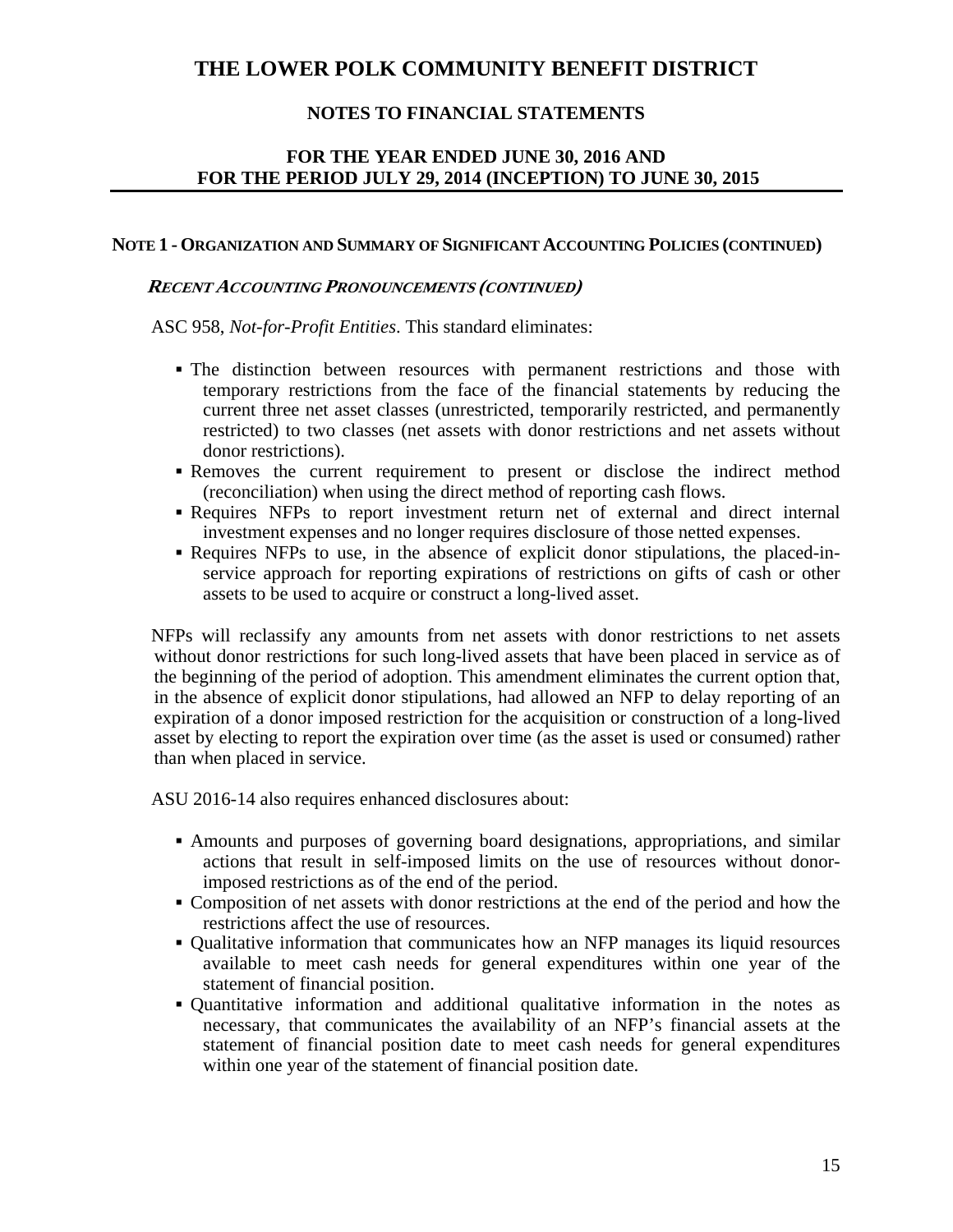# **NOTES TO FINANCIAL STATEMENTS**

# **FOR THE YEAR ENDED JUNE 30, 2016 AND FOR THE PERIOD JULY 29, 2014 (INCEPTION) TO JUNE 30, 2015**

#### **NOTE 1 - ORGANIZATION AND SUMMARY OF SIGNIFICANT ACCOUNTING POLICIES (CONTINUED)**

#### **RECENT ACCOUNTING PRONOUNCEMENTS (CONTINUED)**

- Amounts of expenses by both their natural classification and their functional classification and the methods used to allocate costs among program and support functions.
- Underwater endowment funds.

NFP entities are required to adopt this standard for annual reporting periods beginning after December 15, 2018. Management is evaluating the impact of this new guidance.

#### **NOTE 2 - PROMISES TO GIVE**

The LPCBD's unconditional promises to give at June 30, 2016, consist of the following:

|                                                              | Due in Less<br>Than 1 Year | Due in $1$ to $5$<br>Years |   | Total   |
|--------------------------------------------------------------|----------------------------|----------------------------|---|---------|
| <b>Temporarily Restricted</b>                                |                            |                            |   |         |
| Inherent time restriction<br>Allowance for doubtful promises | 500,000                    | \$<br>--                   | S | 500,000 |
| <b>Total</b>                                                 | 500,000                    | --                         |   | 500,000 |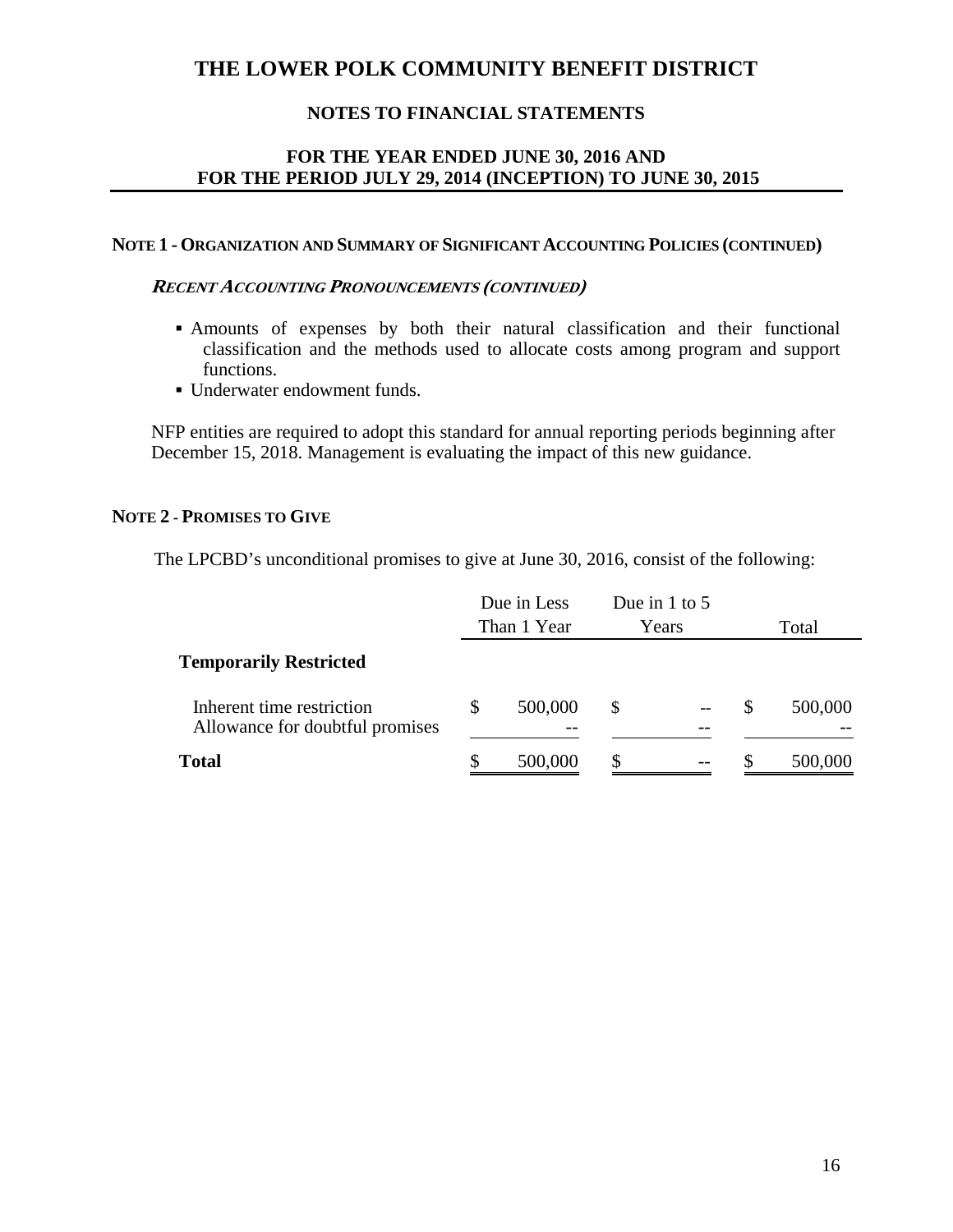## **NOTES TO FINANCIAL STATEMENTS**

### **FOR THE YEAR ENDED JUNE 30, 2016 AND FOR THE PERIOD JULY 29, 2014 (INCEPTION) TO JUNE 30, 2015**

#### **NOTE 3 - CAPITAL ASSETS**

Capital assets at June 30, 2016, consist of the following:

| Furniture and Equipment                         | 16,010  |
|-------------------------------------------------|---------|
| Website                                         | 6,460   |
| Total furniture and equipment                   | 22,470  |
| Less: accumulated depreciation and amortization | (2,489) |
| Total                                           | 19,981  |

During the year ended June 30, 2016, depreciation and amortization expense was \$2,489.

## **NOTE 4 - RETIREMENT PLAN**

Effective January 1, 2016, LPCBD established a defined contribution retirement plan (the Plan) for employees over 18 years of age. All employees employed at April 27, 2016, are considered eligible. The retirement plan will allow eligible employees to make voluntary contributions by salary reduction to the Plan, up to 92% of compensation and not to exceed the limit allowed by the IRC. Any eligible employee who does not make a voluntary contribution election will be automatically enrolled in the plan with a salary reduction of 3% for the first year, with 1% increases annually up to 6% of compensation. LPCBD will match employee's contributions 100% up to 1% of compensation and 50% from 2% up to 6% of compensation. LPCBD can also make discretionary profit sharing contributions.

During the year ended June 30, 2016, LPCBD made \$919 in matching contributions, included in management personnel expenses on the statements of functional expenses.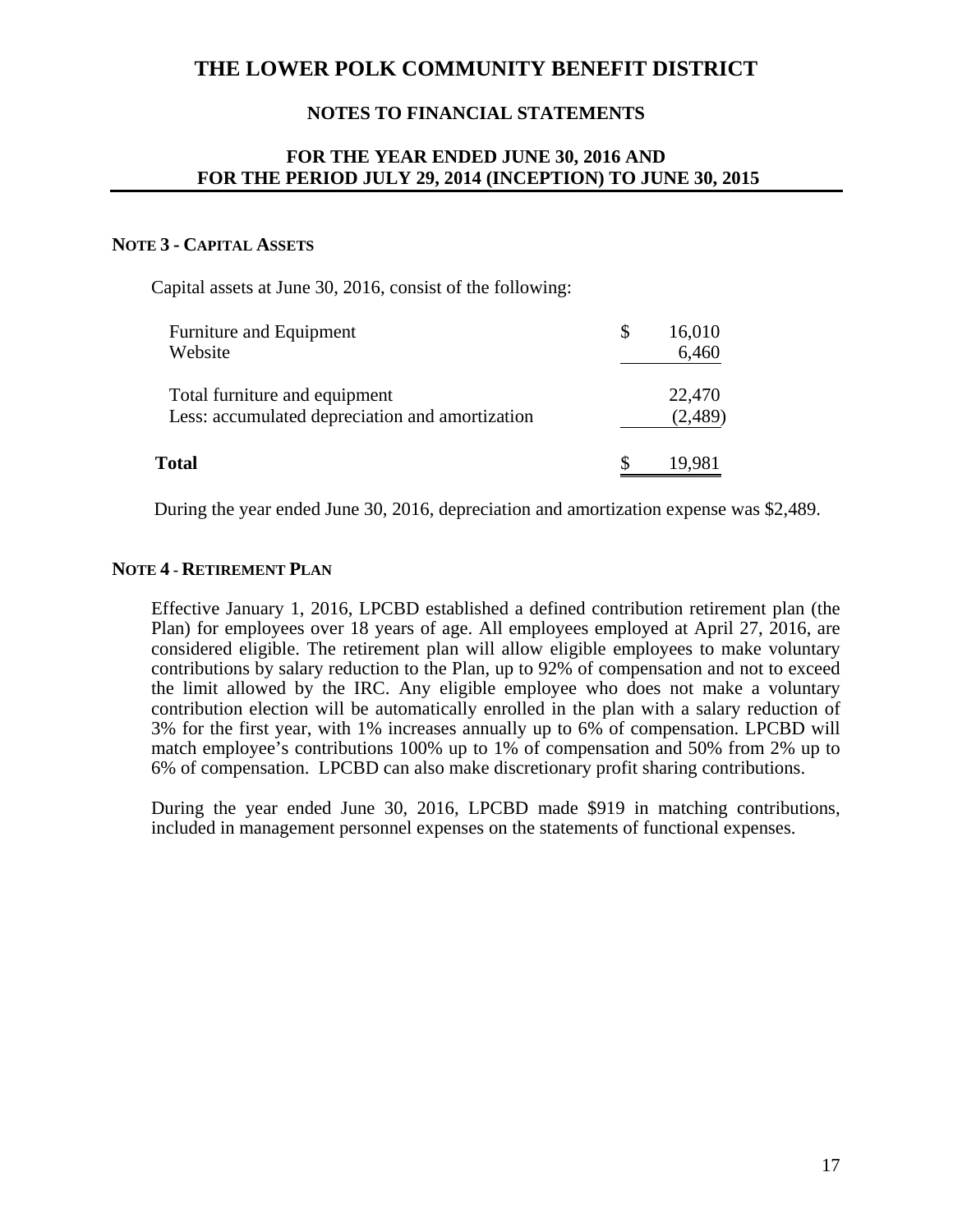# **NOTES TO FINANCIAL STATEMENTS**

## **FOR THE YEAR ENDED JUNE 30, 2016 AND FOR THE PERIOD JULY 29, 2014 (INCEPTION) TO JUNE 30, 2015**

#### **NOTE 5 - UNRESTRICTED NET ASSETS**

Unrestricted net assets as of June 30:

|                     | 2016 |           | 2015  |
|---------------------|------|-----------|-------|
| Capital assets, net |      | 19.981    |       |
| Undesignated        |      | 1,367,808 | 8,786 |
| <b>Total</b>        |      | 1,387,789 | 8,786 |

#### **NOTE 6 - TEMPORARILY RESTRICTED NET ASSETS**

 Temporarily restricted net assets at June 30, 2016, consist of \$500,000 of inherent time restricted promises to give. There are no donor-imposed restrictions on the use of such funds once they are received.

#### **NOTE 7 - COMMITMENTS**

LPCBD has entered into a service agreement with a vendor to perform program services starting May 16, 2016 until May 15, 2019, with the option to extend the term for an additional year. LPCBD will be billed monthly for services performed according to stipulated billing rates and service charges. The annual cost of services will not exceed \$478,479, \$485,656, and \$492,941, in year one, two, and three of this contract, respectively.

LPCBD entered into a two year office lease in San Francisco, California commencing on September 1, 2015 to August 31, 2017, with monthly payments of \$3,517.

The following is a schedule of minimum lease commitments:

| For the Years Ending |    |              |
|----------------------|----|--------------|
| June 30,             |    | Office Lease |
| 2017                 | S. | 42,204       |
| 2018                 |    | 7,034        |
|                      |    |              |
| <b>Total</b>         |    | 49,238       |

During the year ended June 30, 2016, LPCBD paid rent in the amount of \$35,169.